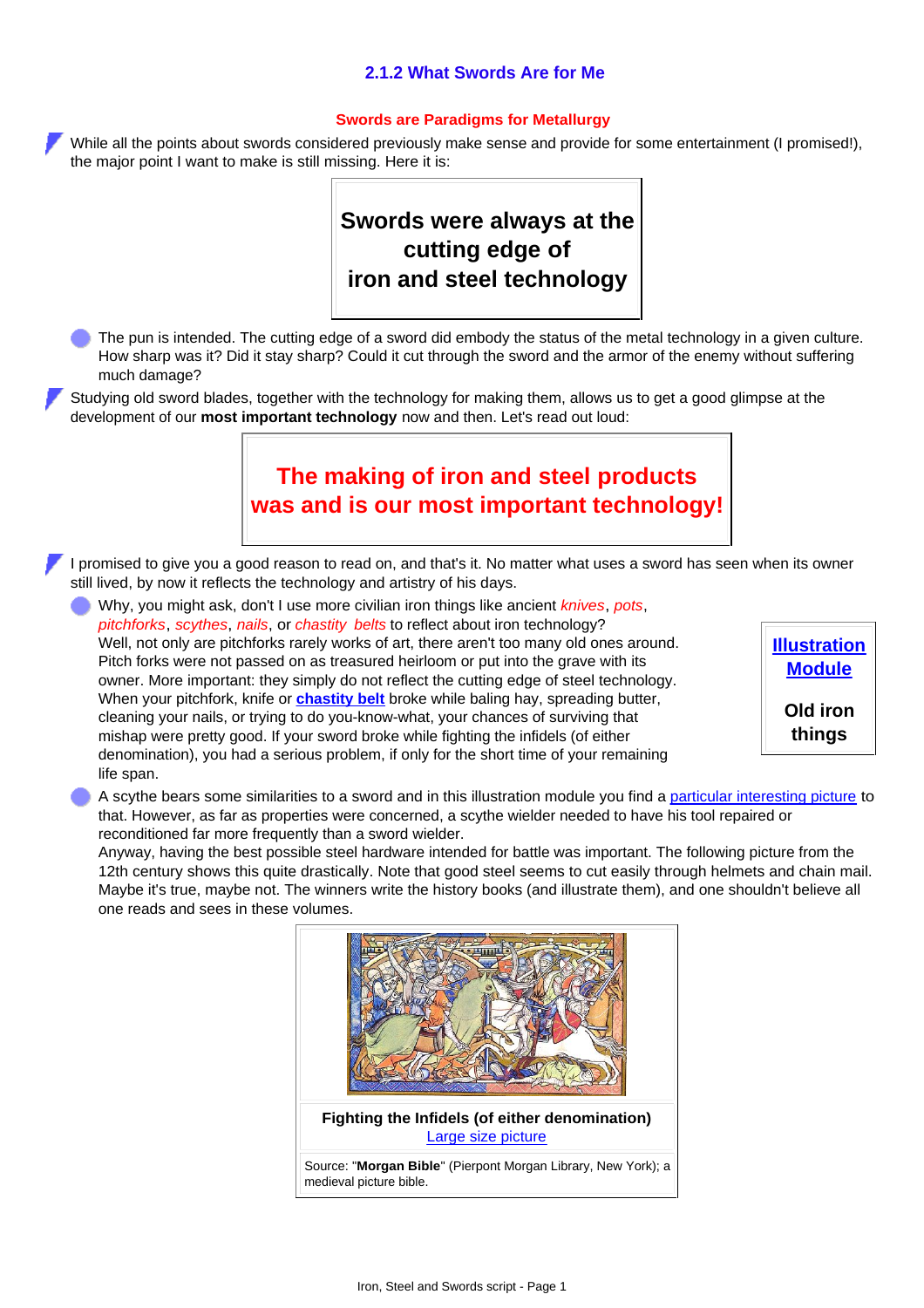In battles like this you were much better off with a good sword and other steel hardware. If you had to participate in a battle, you certainly made sure that your sword was the best you could possibly afford. I do believe that I'm justified in claiming that the best old swords represent the top iron and steel technology of their time. They do that for *all* cultures and for a time span from about 1.200 BC to 1.800 AD or roughly **3.000** years.

Unfortunately, we do not have a lot of old swords or other iron artifacts in our possession since iron and **steel rusts**, as everybody knows who ever owned a *.... (insert the car maker of your choice)*. Many old swords therefore are just longish rusty objects that do not look particular impressive or artistic. Other old iron has simply been recycled since it was valuable. Add to this the unfortunate fact that ancient smiths didn't write up what they were doing. They couldn't write anyway, and what they did was probably semi-secret if not top-secret. The people who could write, and had the leisure to do so, didn't know how it was done. If they wrote anything about a science / technology topic, chances are very high that it was simply wrong. Take **Aristotle**, for example, who got science issues **always wrong** without a single exception, as far as I can tell.

Many details of the ancient art of iron and steel making are therefore lost or shrouded in mystery. Mystery is always interesting, and new myths about "lost" technologies are a dime a dozen. For unfathomable reasons many modern people are convinced that some ancients knew more about iron and steel, medicine, pyramid building, etc. than modern nerds like me.

There are certainly many aspects of the ancient iron and steel technology that we don't know about. New discoveries yet to be made might unearth exciting new steel artifacts and force us to change parts of the presently held believes about ancient technologies. One thing, however, *we do know for sure*:

## **All iron and steel technology, for all cultures and all ages, follows basic principles of Materials Science and Technology**

#### **Swords are Works of Art**

Do you agree? Are **swords works of art** or instruments of the devil? You may not perceive swords as works of art right now but I hope you change your mind after having read this Hyperscript.

**Appreciation of art** always requires some knowledge about the artwork you are contemplating. How was it made, how was it embedded in the culture of its time and place? How does it connect to artwork of other periods and places? And so on.

Some art cannot be fully appreciated outside of its cultural context. Take Japanese haikus, for example, or religious topics in medieval paintings. Moreover, appreciation of art is always done within some personal frame of reference that is based on your specific culture. A Turkish Muslim will perceive **Leonardo's** last supper quite differently from an Italian Christian or a Japanese Agnostic. Not to mention [Attila the Hun.](http://www.tf.uni-kiel.de/matwis/amat/iss_dec_15_2021/kap_2/advanced/t2_1_2.html#askeri museum; istanbul)

Swords can be works of art just like haikus or paintings. They are expressions of particular cultures and ages and, considering that they always must be longish steel objects, amazingly varied in appearance. All of them have a common denominator, however: *the art of making their steel blades*. I use the word "art" here quite intentionally because for me some of the old smiths were not just artisans but true artists. You will at least understand if not share my point of view after you have appreciated what it takes to forge a supreme sword blade.

Now you might think: "OK. So some swords might be works of art - but if you have seen one, you have seen them all". Nothing could be farther from the truth. If you have seen one of **Monet's** lily ponds you haven't seen them all, even so they all appear to look alike. Swords do look alike too, but are nevertheless quite different. Not only is the production of a "true damascence" [wootz](http://www.tf.uni-kiel.de/matwis/amat/iss_dec_15_2021/kap_b/backbone/rb_5_1.html) [shamshir](http://www.tf.uni-kiel.de/matwis/amat/iss_dec_15_2021/kap_1/basics/b1_1_3.html#samshir; definition) totally different from that of a Japanese [katana](http://www.tf.uni-kiel.de/matwis/amat/iss_dec_15_2021/kap_1/basics/b1_1_3.html#katana; definition) or a [pattern welded](http://www.tf.uni-kiel.de/matwis/amat/iss_dec_15_2021/kap_b/backbone/rb_3_1.html) sword, the finished products are quite different too, if you know what to look for.

If you don't know the English language, all Shakespeare sonnets are the same to you. If you have *seen* one, you have indeed seen them all—but comprehended nothing whatsoever. If you go through the pain and labor to learn the English language, you cannot only comprehend Shakespear's sonnets now—a whole rich new world opens up to you! I'm going to teach you the language of iron, steel and swords. That will enable you to really appreciate the art of swords *and* it will open the door to a whole rich new world!